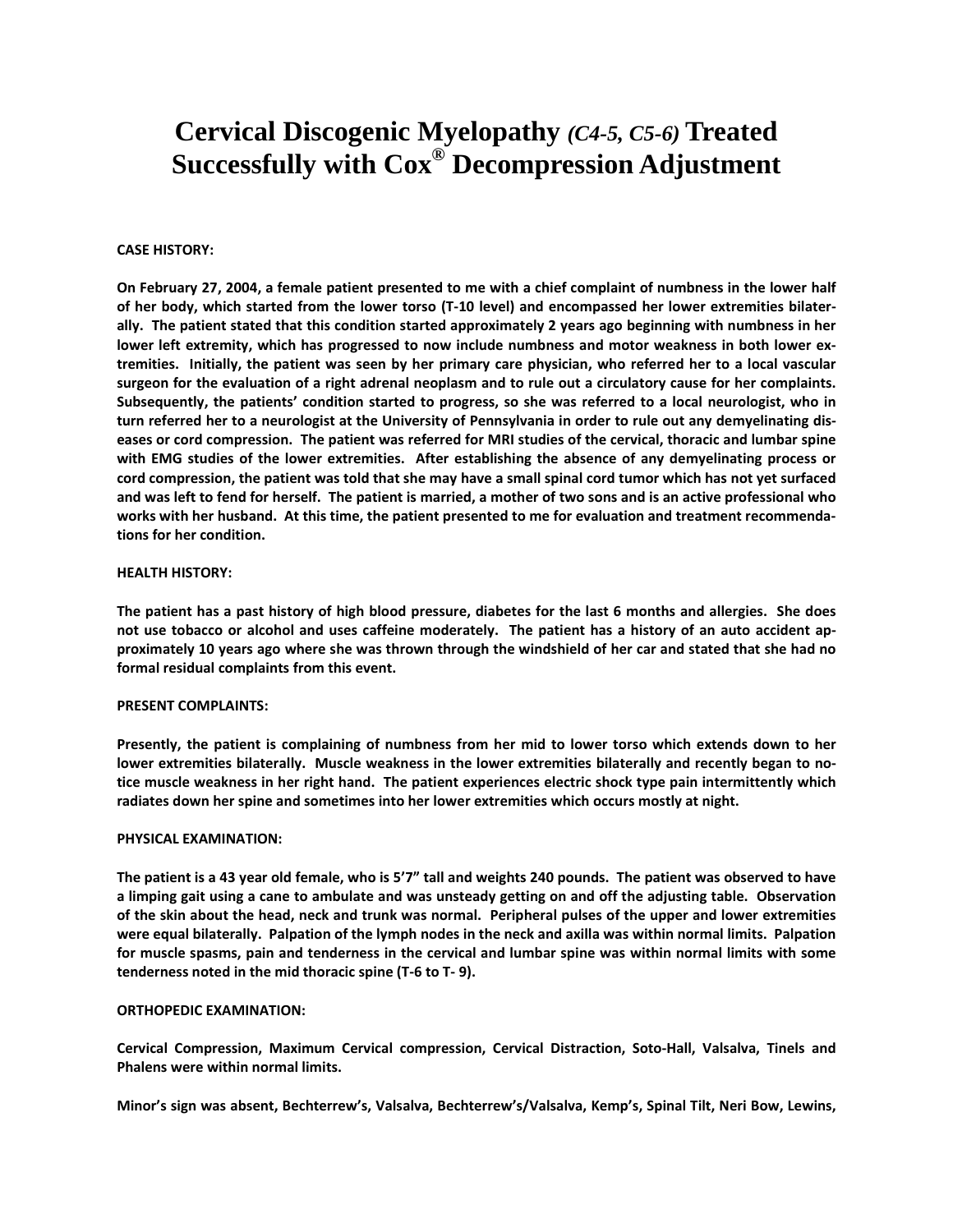SLR, Braggard's, Medial Hip Rotation, Lindner's, Patrick's, Yeoman's, Ely's, Nachlas's, Popliteal fossa Pain and Prone Lumbar Flex**ion were all negative.** 

## **NEUROLOGICAL EXAMINATION:**

Patellar and Achilles deep tendon reflexes were a +3, bilaterally with Babinski's being absent bilaterally. Triceps, Biceps and brachioradialis deep tendon reflexes were a +1 in the right upper extremity and +2 in the left upper extremity. An inverted radial reflex was observed in the right forearm. (editor note of clarification: the inverted radial reflex is finger flexion instead of supination or flexion at the elbow when tapping the styloid of the radial bone. It indicates a lesion of the spinal cord affecting the fifth or sixth cervical segments. Hoffmann's reflex compliments it and is the flexion of the fingers when snapping the fingertips of the index or ring fingers and indicates corticospinal tract disease. It is also called Tromner's sign) Light touch sensation was noted to be within normal limits in the upper extremities, bilaterally and reduced throughout lower extremities dermatomes, bilaterally. There was an absence of pain in the cervical and lumbar spine throughout this examination. A positive Lher**mitte sign was noted upon flexion of the cervical spine.**

# **MUSCLE STRENGTH EXAMINATION:**

Cervical spine flexion, extension, lateral flexion, bilaterally and rotation, bilaterally was within normal limits. Deltoid, Biceps, Triceps, Interossei, wrist extension and wrist flexion were notes to be weak in the right upper extremity and normal in the left upper extremity. The patient is right hand dominant having grip strength of 10 pounds in the right hand and 40 pounds in the **left hand.** 

Dorsi-flexion, Plantar-flexion, Hallux flexion/extension, Foot eversion, Gluteus Maximus, Biceps Femoris and Quadriceps were **all noted to be weak in the lower extremities, bilaterally.** 

# **SPINAL RANGES OF MOTION:**

Cervical spine ranges of motion were within normal limits and without pain. The lumbar spine ranges of motion were also within normal limits; however the patient found it very difficult to perform the lumbar ranges of motion due to lower extremity numbness and motor weakness. She had to support herself using the wall of the examination room in order to stand. The **ranges of motion of the shoulders were within normal limits, bilaterally.** 

# **RADIOLOGICAL REPORTS:**

MRI of the cervical spine without contrast dated 9-4-03. Impression: Disc protrusions and extrusion as noted above at C4-5, C5-6, and C6-7 without evidence of cord impingement. Examination is otherwise negative. No evidence of abnormal enhancement. Figure 1 is the sagittal image showing disc degeneration and protrusion of the C5-C6, C6-C7 and C7-T1 intervertebral disc levels. Figure 2 reveals the central C6-C7 disc protrusion with high intensity changes within the disc material.

MRI study of the thoracic spine dated 9-18-03. Impression: Very minor degenerative spondylotic changes of the vertebral end**plates in the lower thoracic spine.**

Upper extremity evoked potential examination dated 9-29-03. Impression: Normal upper extremity somatosensory evoked **potential. No evidence of a lesion in the ascending somatosensory pathways.**

Lower extremity evoked potential examination dated 9-29-03. Impression: Abnormal lower extremity somatosensory evoked potential due to prolongation of the left cortical response. Given the normal upper extremity SSEP, this is consistent with a le**sion involving the somatosensory pathways in the thoracic spinal cord on the left.**

MRI study of the thoracic spine dated 11-11-03. Impression: Probable right adrenal neoplasm. Minimal indentation of the anterior aspect of the cord at T6-7 due to a small disc protrusion and at T8-9 due to disc bulging. No cord lesion identified.